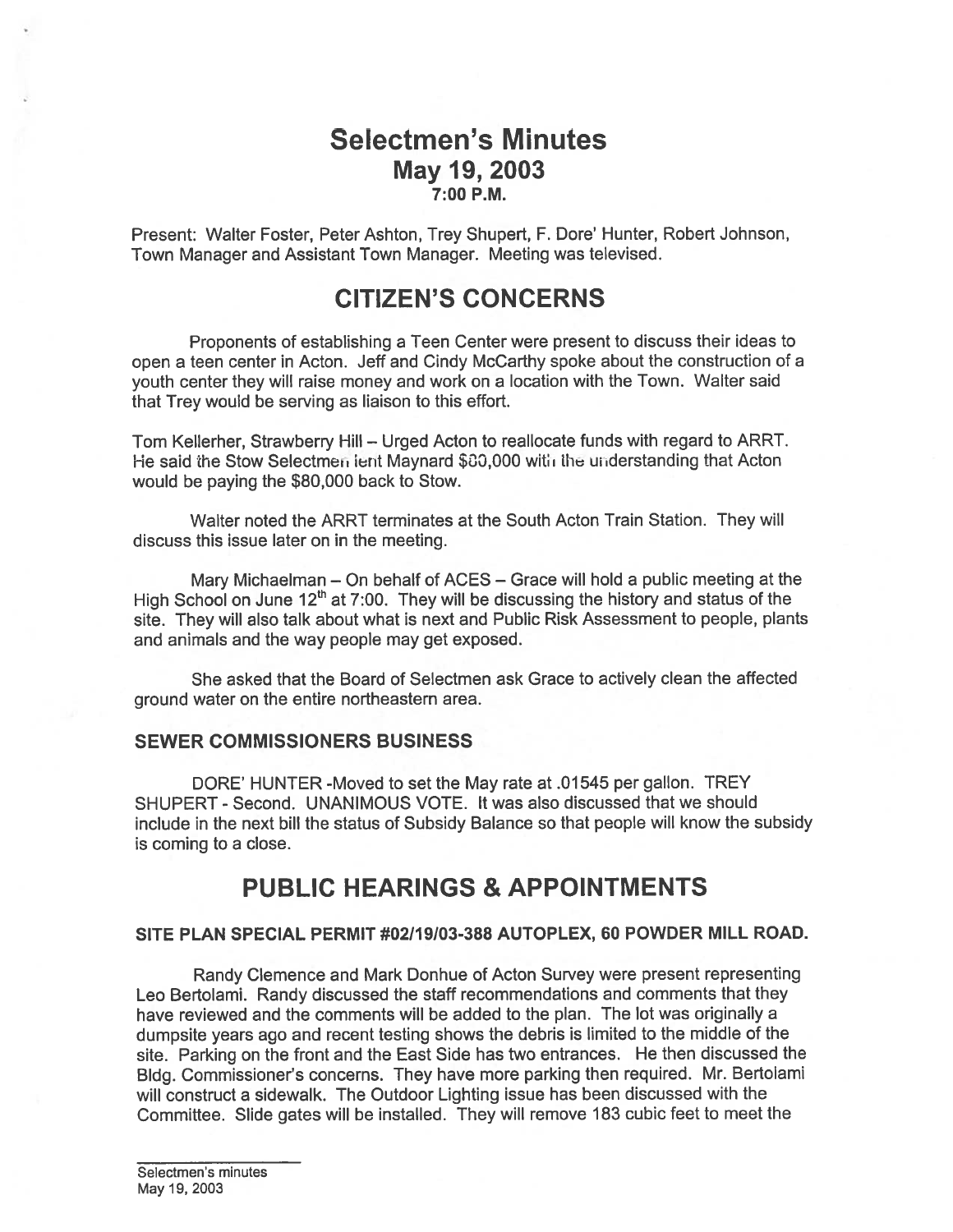approval of 7.5. Recharge will be installed. Trey spoke about parking of vehicles on grass.

Bob Johnson questioned where the sidewalk would be. It will be along the entire frontage of the lot and Mr. Bertolami will build the sidewalk. DORE' HUNTER - Moved to take under advisement. PETER ASHTON — Second. UNANIMOUS VOTE

#### SITE PLAN SPECIAL PERMIT #03120/03-389 25 POWDER MILL ROAD LLC, 25 POWDER MILL ROAD

George from Stamski and McNary spoke about the proposed building. It will be <sup>a</sup> trade shop in the ground level and <sup>a</sup> small apartment on the upper level. It is currently <sup>a</sup> vacant house. DORE' HUNTER — Moved to take under advisement. TREY SHUPERT — Second. UNANIMOUS VOTE

PALMER PROPERTY, Ch 61 LAND OFFER — Steve Graham representing the Palmer Kennel and Quail Ridge asked that the Board vote on their right of first refusal. Atty. Graham realized at the closing last week that they needed the release. . TREY SHUPERT —Moved to waive our rights under Chapter 61. ROBERT JOHNSON - Second. UNANIMOUS VOTE

### SELECTMEN'S BUSINESS

NARA BEACH FEE — TREY SHUPERT — Moved to allow the early bird rate as asked by the resident as they were one day late due to <sup>a</sup> family misunderstanding. DORE' HUNTER — Second. UNANIMOUS VOTE

DOG LICENSE LATE FEE - The Board reviewed the reques<sup>t</sup> for abatement of the late fee associated with late dog licensing. Dote' noted that they had ignored notices sent by the Clerk. Dore' said we should not waive the late fee citation. Peter agreed with Dore'. TREY SHUPERT — Moved to pass over this reques<sup>t</sup> for abatement. DORE' HUNTER — Second. UNANIMOUS VOTE

REQUEST FOR FUNDING FROM THE GEORGIA WHITNEY — The Board reviewed the reques<sup>t</sup> and will appropriate up to \$1 ,000 from the fund for the poetry reading program at the Acton Memorial Library. PETER ASHTON — Moved to expend \$1 ,000 from the G.Whitney fund. TREY SHUPERT — Second. UNANIMOUS VOTE.

MBTA DISCUSSION- Dote' discussed the PMT repor<sup>t</sup> and how it affected the Fitchburg line. Dore' will continue as Representative.

### OTHER BUSINESS

Dote' noted that Brian Humes architect of the Public Safety Building project is hoping for mid or late June to ge<sup>t</sup> the documents on the streets. Brian wants to touch the appropriate bases and come to the Board's next meeting.

Peter noted the June 9<sup>th</sup> forum on planning and traffic on Great Road with TAC and other concerned people.

Towne Building Reuse Bids — The Board authorized the Manager to ge<sup>t</sup> this finalized as soon as possible.

Selectmen's minutes May 19,2003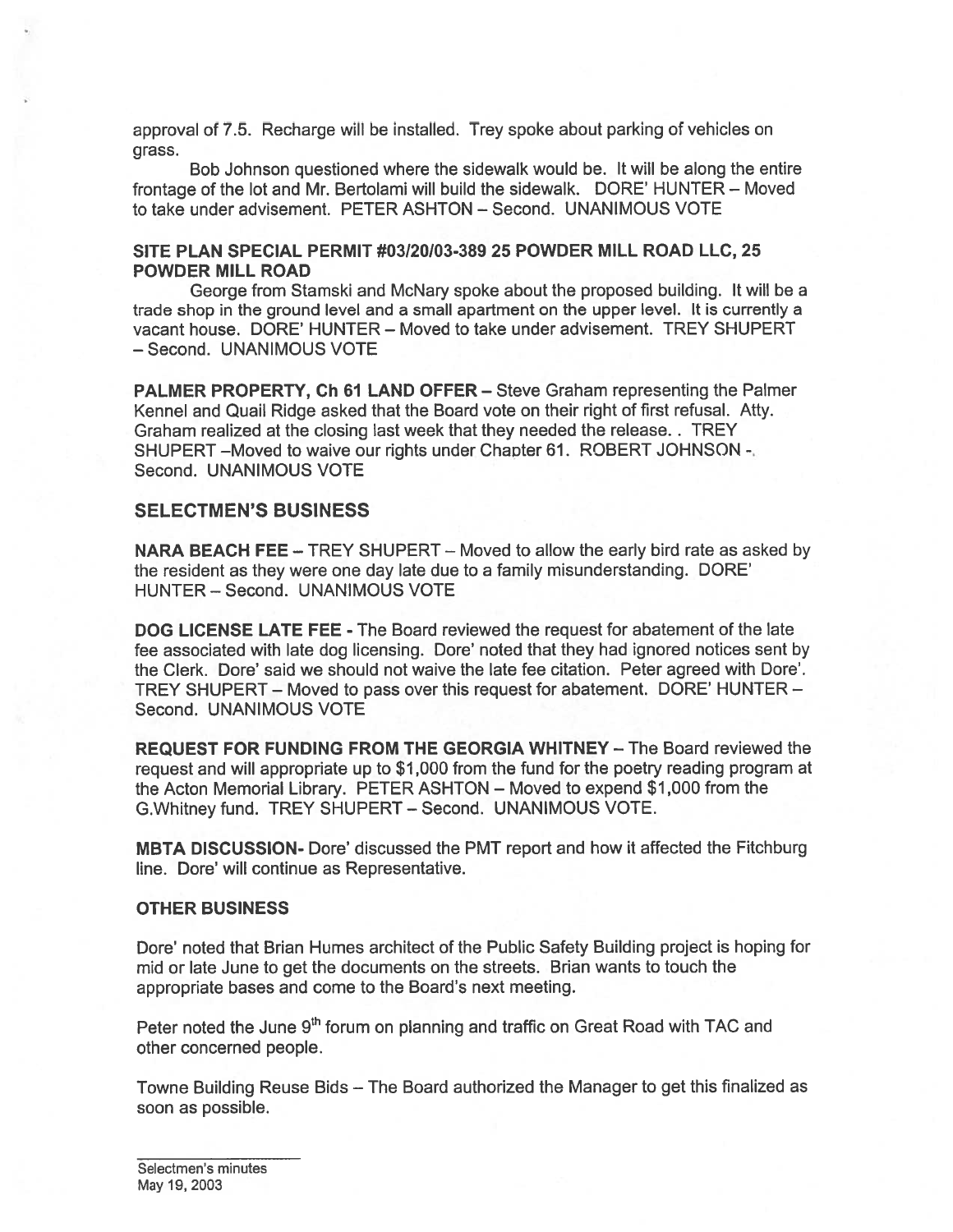Email discussing Brookside Mall and the trucks emptying the dumpsters was discussed and it was noted that we take <sup>a</sup> strong stance on this and to disallow trucks coming in on Esterbrook Road.

Bob Johnson thanked Dore' for his work in the recent ANN Drill.

EDC — Trey will be the second representative. Peter will continue on this committee.

Chairman Foster noted that he plans on reviewing the Goals and Committee Assignments at next meeting.

# CONSENT AGENDA

TREY SHUPERT — Moved to approve the Consent Agenda — DORE' HUNTER - Second. UNANIMOUS VOTE.

# TOWN MANAGER'S REPORT

### FY03 BUDGET AND REVENUE STATUS REPORT

As winter storms caused snow removal and cleanup expenses to exceed budget and the State budget crisis continue to worsen, the Board of Selectmen asked the Town Manager to implement <sup>a</sup> plan of action where municipal operations would be curtailed in order to absorb both the over expenditure in snow removal and the \$135,000 reduction in FY '03 State Aid within his bottom-line appropriation. Assistant Town Manager John Murray reviewed the written material provided to the Selectmen concerning the status of both the municipal budget and town-wide revenues for FY '03. While, staff believes it will be able to accommodate primarily through staff reductions the \$395,000 (\$260,000 over expenditure in Snow and Ice removal and the \$135,000 in State Aid) the Board of Selectmen had requested. In addition, John paid special attention to the use of the Reserve Fund and the assumptions listed in the written documentation. Email discussing Brookside Mall and the trucks emptying the due<br>of the was related that we take a strong stance on this and to disa<br>stationook Road.<br>Bob Johnson thanked Dore' for his work in the recent ANN Drill.<br>EDC – Tr

The Board discussed the current economic climate and the specific assumption base and there was <sup>a</sup> consensus that the plan of action developed by the Town Manager was appropriate and prudent given the conflicting information from Beacon Hill.

## EXECUTIVE SESSION

DORE' HUNTER — Moved to go into Executive Session to discuss Litigation and land acquisition. ROLL CALL TAKEN, ALL AYES.

 $\bigcap_{i=1}^n$ 

Christine Joyce<br>Recording Clerk

Date

Selectmen's minutes May 19, 2003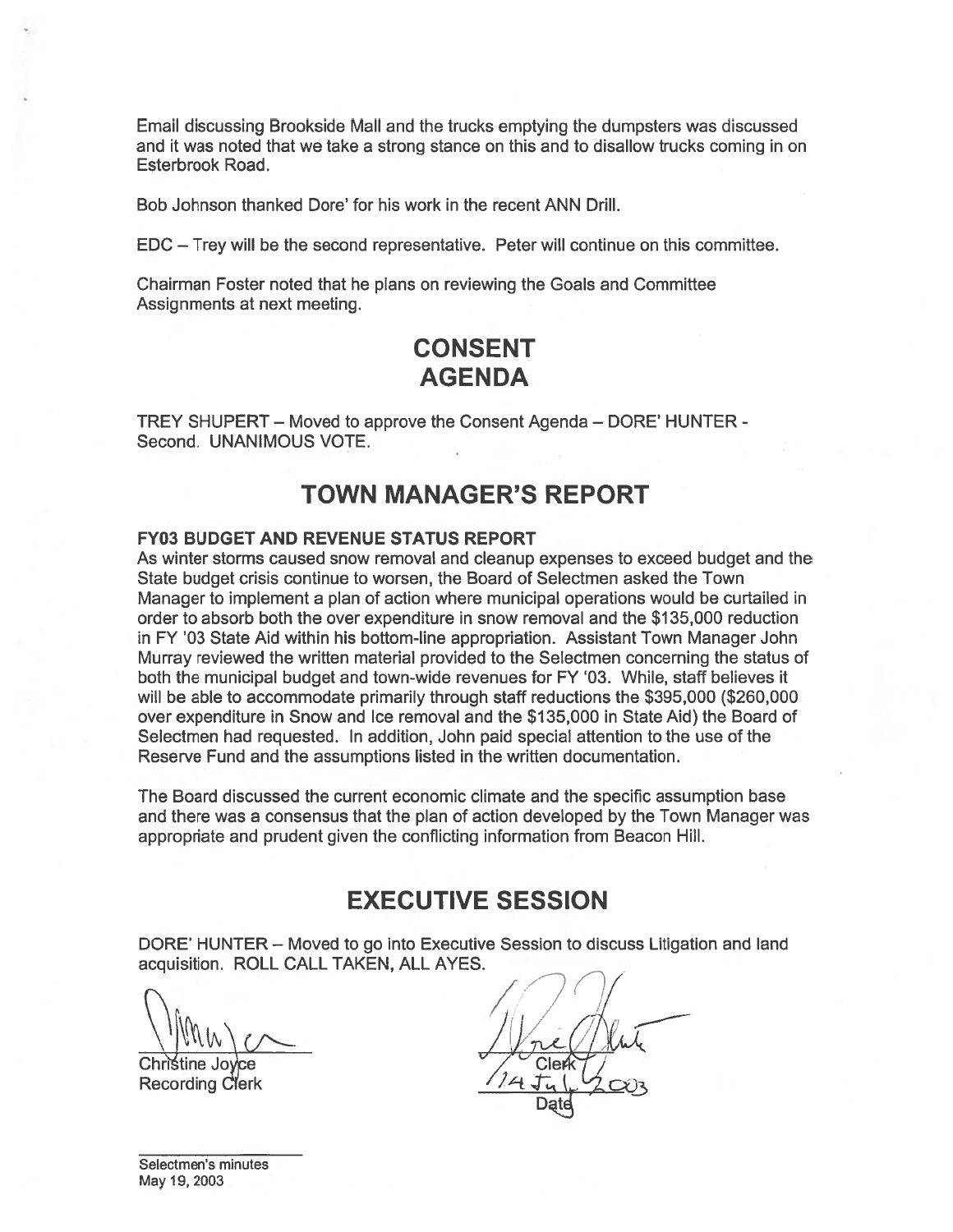May 19, 2003

TO: Board of Selectmen, Sewer Commissioners

FROM: Walter Foster, Chairman

SUBJECT: Selectmen and Sewer Commissioners Report

# May 19, 2003 MEETING BEGINS AT 7:00 P.M.

## I. CITIZEN'S CONCERNS

## II SEWER COMMISSIONER'S BUSINESS

1. RATE SETTING FOR MAY — Enclosed please find recommendations and staff comments for Board consideration.

## III. PUBLIC HEARINGS & APPOINTMENTS

- 2. 7:15 SITE PLAN SPECIAL PERMIT #02/19/03-388 AUTOPLEX, 60 POWDER MILL ROAD, - Enclosed please find materials in the subject regard.
- 3. 7:30 SITE PLAN SPECIAL PERMIT #03/20103-389 25 POWDER MILL ROAD LLC, Enclosed please find materials in the subject regard.
- 4. 7:45 PALMER PROPERTY, Ch. 61 LAND OFFER Enclosed please find a notice from the Palmer Family Realty Trust seeking Board determination regarding the Town's right of first refusal on the subject property for Board consideration.

## IV. SELECTMEN'S BUSINESS

5. NARA BEACH FEE — Enclosed please find <sup>a</sup> reques<sup>t</sup> to allow the purchase of <sup>a</sup> NARA Beach pass at the preseason cost, for Board consideration.

6. DOG LICENSE LATE FEE – Enclosed please find a request from Mr. Desimone for abatement of the Late Fee for <sup>a</sup> dog license for Board consideration.

7. REQUEST FOR FUNDING FROM THE GEORGIA WHITNEY FUND — Enclosed please find <sup>a</sup> reques<sup>t</sup> for \$1,000 from the G. Whitney Fund to help with the funding for the Robert Creeley Day Poetry program.

8. MBTA DISCUSSION – Enclosed please find correspondence related to the MBTA Draft Program for Mass Transportation (PMT) and the Board's representation to the Advisory Committee, for Board consideration.

### 9. OTHER BUSINESS

### V CONSENT AGENDA

10. ONE DAY LIQUOR LICENSE — Enclosed please find <sup>a</sup> reques<sup>t</sup> for <sup>a</sup> One-Day Liquor License for the Acton Family Network Barbecue at NARA, for Board consideration.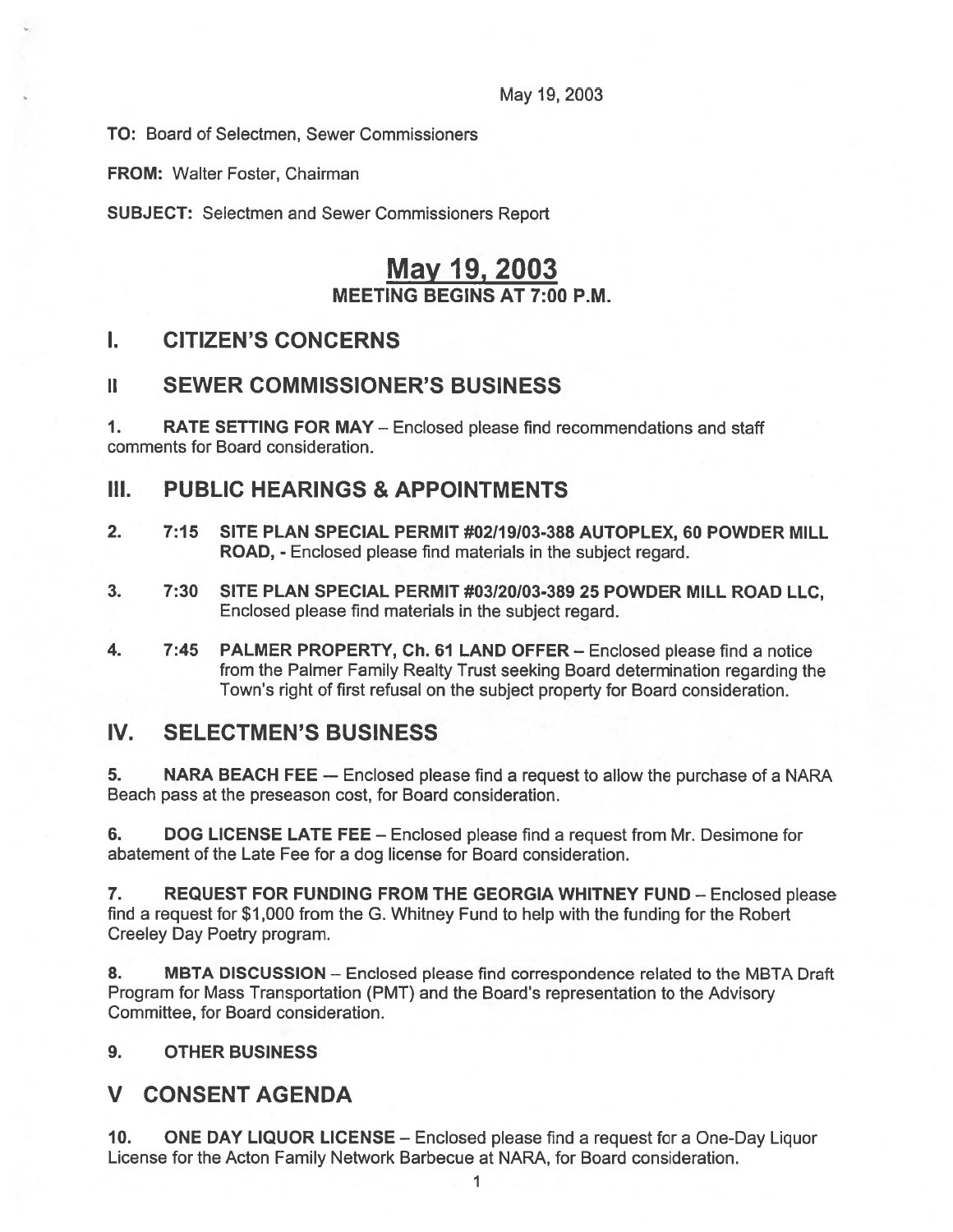11. ONE DAY LIQUOR LICENSE - Enclosed please find a request for a One-Day Liquor License from Dewi Win for a 40<sup>th</sup> Birthday at NARA, for Board consideration.

12. ONE DAY LIQUOR LICENSE — Enclosed please find <sup>a</sup> reques<sup>t</sup> for <sup>a</sup> One-Day Liquor License for <sup>a</sup> wedding reception at 33 Weatherbee Street, for Board consideration.

13. ACCEPT GIFT — Enclosed please find <sup>a</sup> list of donors and donations to the Conservation Trail Guide for Board consideration.

14. ACCEPT GIFT — Enclosed please find <sup>a</sup> reques<sup>t</sup> from the Citizens' Library for acceptance of <sup>a</sup> gift from the Citizens Library Auxiliary, for Board consideration.

15. ACCEPT GIFT — Enclosed please find <sup>a</sup> reques<sup>t</sup> from the Citizens' Library for acceptance of <sup>a</sup> gift from the Ms. Wissell, for Board consideration.

16. ACCEPT GIFT — Enclosed please find <sup>a</sup> reques<sup>t</sup> from the Friends of the Arboretum, Inc. for Board acceptance of an American Beech in Memory of Franklin Charter, for Board consideration

17. ACCEPT GIFT - Enclosed please find donations totaling \$275.00 to the Elizabeth White Fund in memory of Patti Sanford for Board action.

### VI. TOWN MANAGER'S REPORT

18. FYO3 BUDGET AND REVENUE STATUS REPORT - The Town Manager will report to the Board concerning the current status of revenues and expenses for FY03.

### VII EXECUTIVE SESSION

19. There will be <sup>a</sup> need for Executive session to discuss the enclosed materials.

#### ADDITIONAL INFORMATION

Enclosed please find additional correspondence that is strictly informational and requires no Board action.

#### FUTURE AGENDAS

To facilitate scheduling for interested parties, the following items are scheduled for discussion on future agendas. This IS NOT <sup>a</sup> complete Agenda.

June 2 — Liquor Violation —

Site Plans 2 Craig Road and 816 Main Street June 23 Acton Assisted Living LLC — Site Plan second phase July 14 August 4 Sept. 8 & 22 October 6

#### GOALS 2002-2003

1. Labor Negotiations & Improve Labor Relations environment (Peter/Trey)

2. Improve Communication with Town Boards (Peter/Trey) Implement Chairman Round Table - (Trey) (for Dec/Jan) Revisit 2020 Planning Process for direction to make this process more beneficial towards Implementation of long-term vision (Trey).